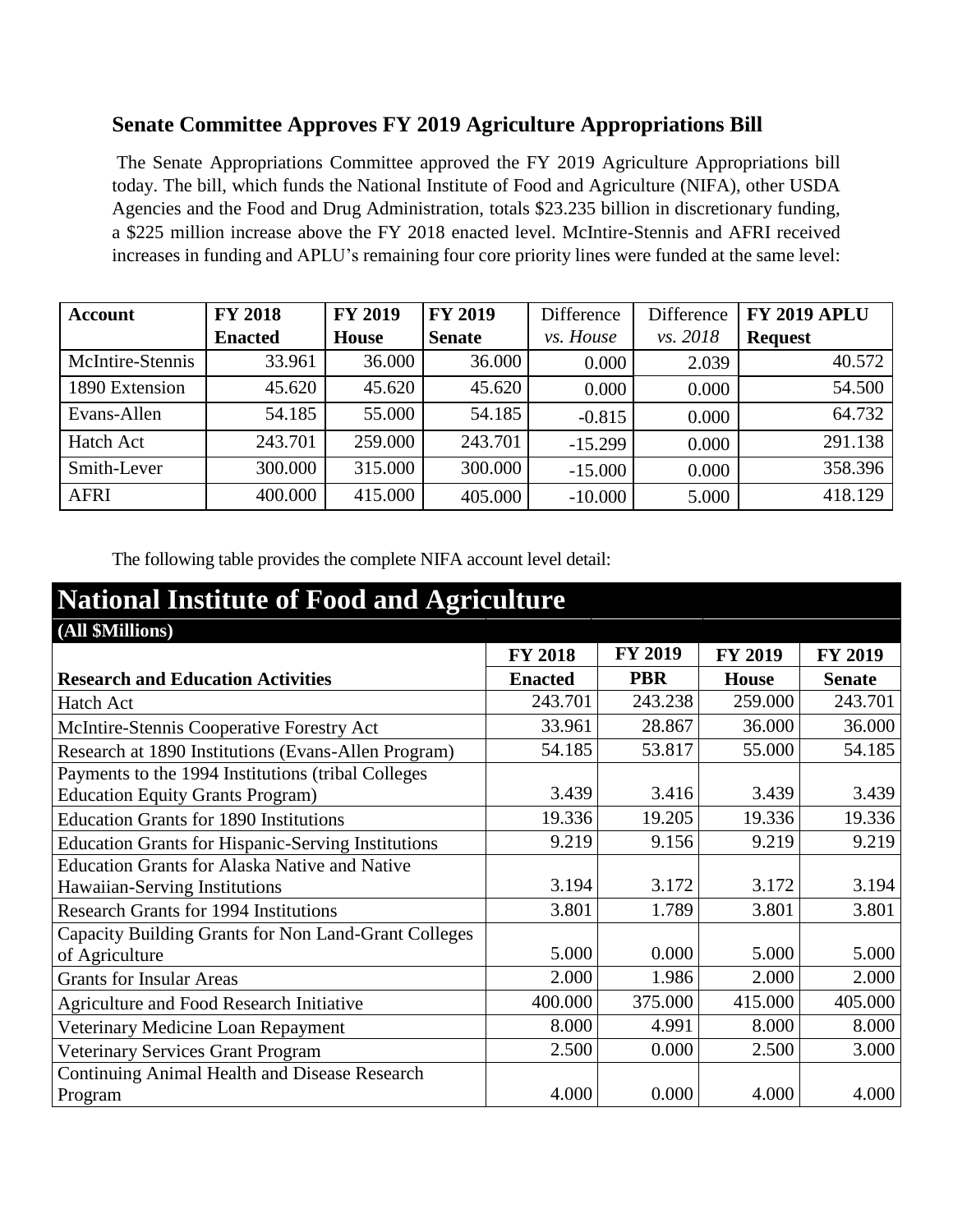| <b>Supplemental and Alternative Crops</b>               | 0.825          | 0.000          | 0.825        | 1.000          |
|---------------------------------------------------------|----------------|----------------|--------------|----------------|
| Multicultural Scholars, Graduate Fellowship and         |                |                |              |                |
| <b>Institution Challenge Grants</b>                     | 9.000          | 0.000          | 9.000        | 0.000          |
| Secondary and 2-year Post-Secondary Education           | 0.900          | 0.000          | 0.900        | 9.000          |
| <b>Aquaculture Centers</b>                              | 5.000          | 0.000          | 5.000        | 5.000          |
| Sustainable Agriculture Research and Education          | 35.000         | 19.009         | 30.000       | 37.000         |
| <b>Farm Business Management</b>                         | 2.000          | 0.000          | 2.000        | 2.000          |
| Sun Grant Program                                       | 3.000          | 0.000          | 3.000        | 3.000          |
| Alfalfa and Forage Research Program                     | 2.250          | 0.000          | 2.250        | 3.000          |
| Minor Crop Pest Management (IR-4)                       | 11.913         | 11.832         | 11.913       | 11.913         |
| <b>Special Research Grants</b>                          |                |                |              |                |
| Global Change/UV Monitoring                             | 1.405          | 0.000          | 1.400        | 1.405          |
| Potato Research                                         | 2.500          | 0.000          | 2.500        | 2.750          |
| <b>Aquaculture Research</b>                             | 1.350          | 0.000          | 1.350        | 2.000          |
| Necessary Expenses of Research & Education Activities   |                |                |              |                |
| <b>Grants Management Systems</b>                        | 7.830          | 7.424          | 7.830        | 7.830          |
|                                                         |                | $0$ (moved     |              |                |
| GSA Rent and DHS Security Expenses                      | 0.000          | to other)      |              |                |
| Federal Administration - Other Necessary Expenses       | 11.862         | 11.577         | 11.577       | 11.862         |
| <b>Subtotal</b>                                         | 887.171        | 794.479        | 915.012      | 898.535        |
|                                                         |                |                |              |                |
|                                                         |                |                |              |                |
|                                                         |                |                |              |                |
|                                                         | <b>FY 2018</b> | <b>FY 2019</b> | FY 2019      | <b>FY 2019</b> |
| <b>Extension Activities</b>                             | <b>Enacted</b> | <b>PBR</b>     | <b>House</b> | <b>Senate</b>  |
| Smith-Lever Act, Sections 3(b) and (c) programs and     |                |                |              |                |
| Cooperative Extension                                   | 300.000        | 299.43         | 315.000      | 300.000        |
| <b>Extension Services at 1890 Institutions</b>          | 45.620         | 45.31          | 45.620       | 45.620         |
| <b>Extension Services at 1994 Institutions</b>          | 6.446          | 4.416          | 6.446        | 6.446          |
| Facility Improvements at 1890 Institutions              | 19.730         | 19.596         | 19.730       | 19.730         |
| Renewable Resources Extension Act                       | 4.060          | 0.000          | 4.060        | 4.060          |
| <b>Rural Health and Safety Education Programs</b>       | 3.000          | 0.000          | 3.000        | 3.000          |
| Food Animal Residue Avoidance Database Program          | 2.500          | 1.242          | 2.500        | 2.500          |
| <b>Women and Minorities in STEM Fields</b>              | 0.400          | 0.000          | 0.400        | 0.400          |
| Food Safety Outreach Program                            | 7.000          | 4.966          | 5.000        | 8.000          |
|                                                         |                |                |              |                |
| Smith-Lever Act, Section 3(d) programs:                 |                | 55.1           |              | 70.000         |
| Food and Nutrition Education (EFNEP)                    | 67.934         |                | 67.934       |                |
| Farm Safety and Youth Farm Safety Education<br>Programs | 4.610          | 0.000          | 4.610        | 4.610          |
| New Technologies for Agriculture Extension              | 1.550          | 0.000          | 1.550        | 1.550          |
| Children, Youth, and Families at Risk                   | 8.395          | 8.338          | 8.395        | 8.395          |
| Federally Recognized Tribes Extension Program           | 3.039          | 3.018          | 3.039        | 3.039          |